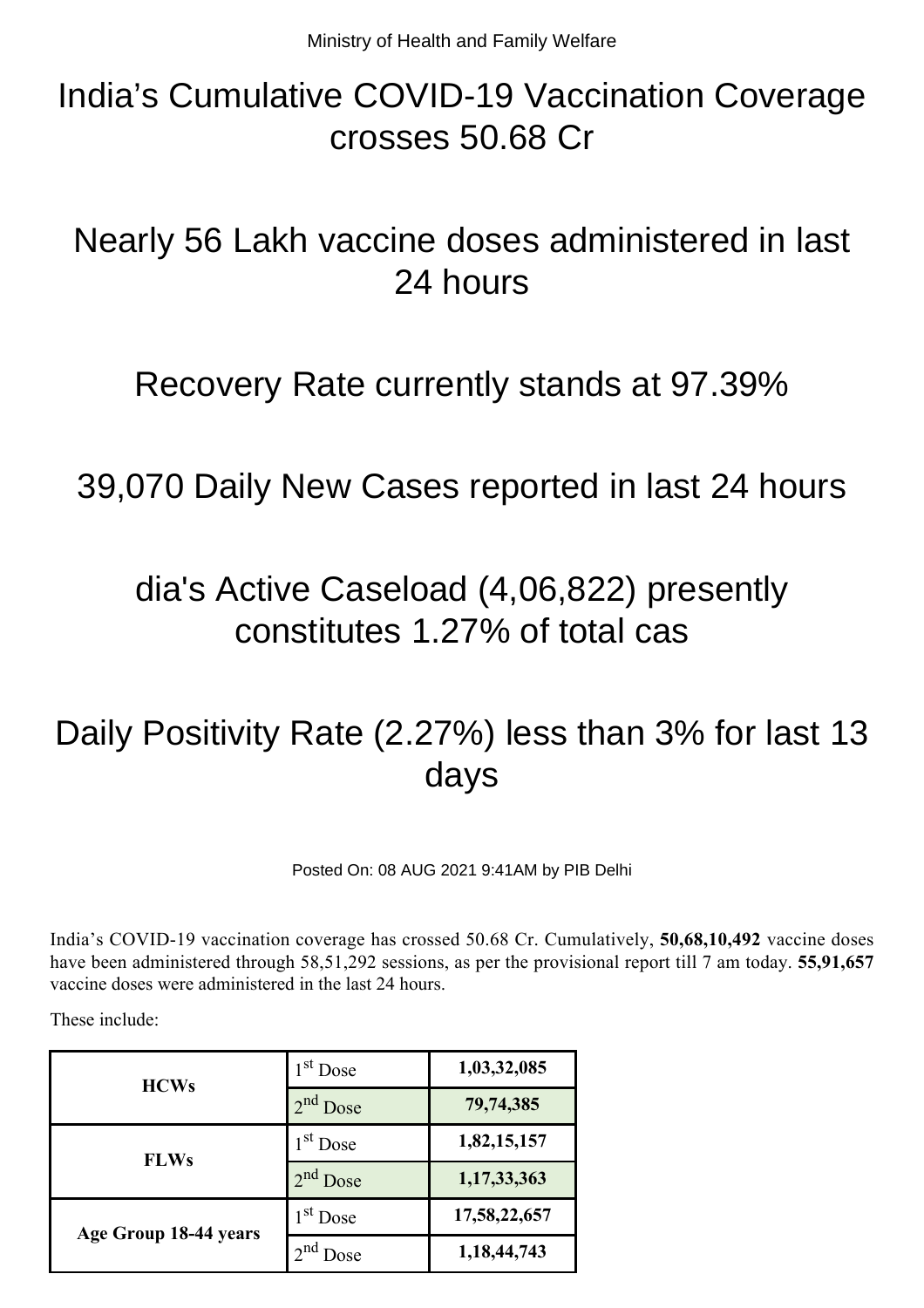| Age Group 45-59 years | $1st$ Dose       | 11, 16, 30, 145 |
|-----------------------|------------------|-----------------|
|                       | $2nd$ Dose       | 4, 24, 75, 061  |
| Over 60 years         | $1st$ Dose       | 7,83,78,107     |
|                       | $2^{nd}$<br>Dose | 3,84,04,789     |
| <b>Total</b>          |                  | 50,68,10,492    |

The new phase of universalization of COVID-19 vaccination has commenced from 21st June, 2021. The Union Government is committed to accelerating the pace and expanding the scope of COVID-19 vaccination throughout the country.

Out of the people infected since the beginning of the pandemic, **3,10,99,771 people have already recovered from COVID-19** and **43,910** patients have recovered in the last 24 hours. This constitutes an overall recovery rate of **97.39%.**



India has reported 39,070 daily new cases in the last 24 hours.

Less than 50,000 Daily New Cases have been reported since forty-two consecutive days. This is a result of sustained and collaborative efforts by the Centre and the States/UTs.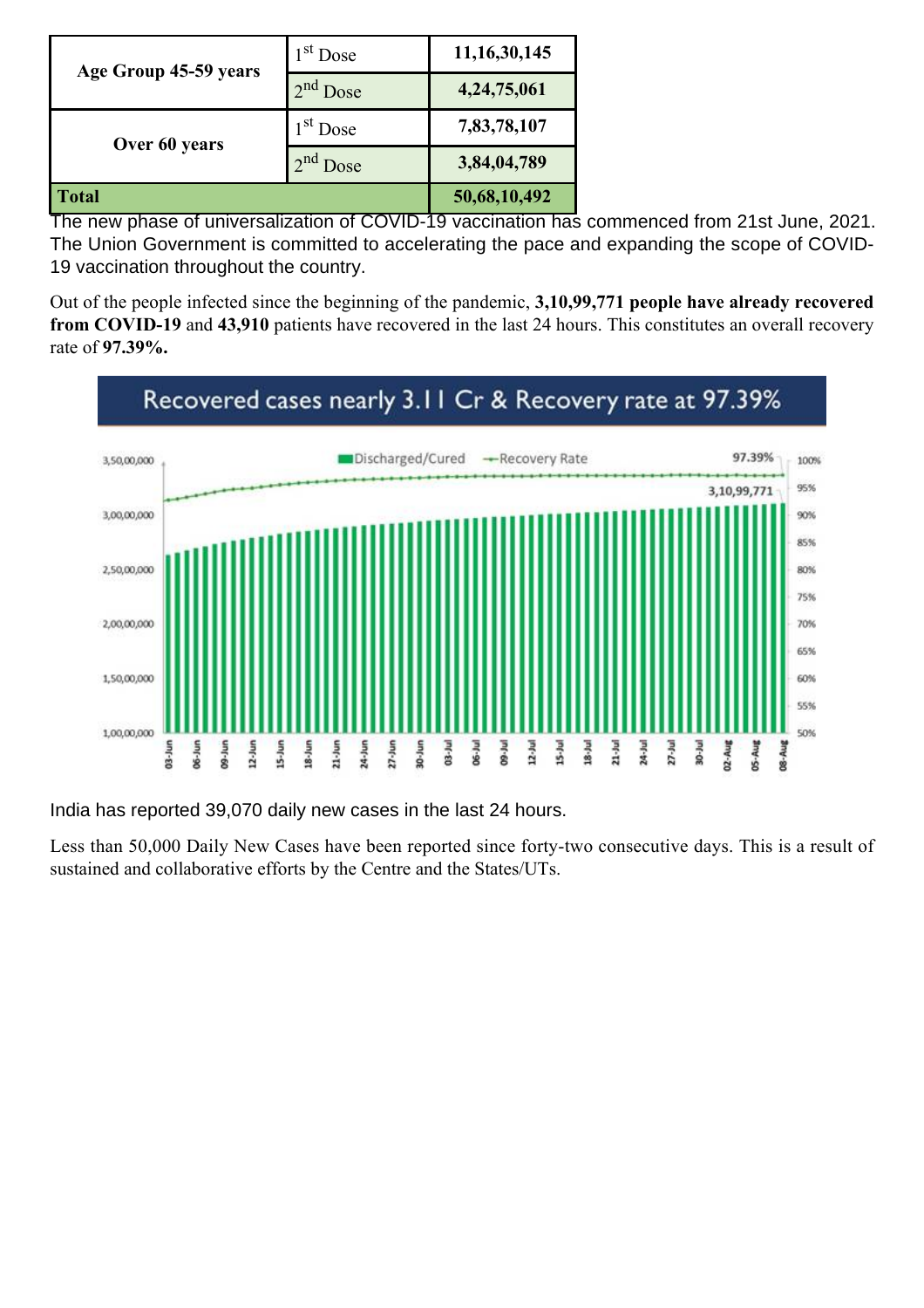#### 39k Daily New Cases reported in last 24 hrs



India's Active Caseload today stands at **4,06,822** and active cases now constitute **1.27%** of the country's total Positive Cases.



With substantially ramped up testing capacity across the country, a total of 17,22,221 tests were conducted in the last 24 hours in the country. Cumulatively, India has conducted over **48 crore** (**48,00,39,185**) tests so far.

While on one side testing capacity has been enhanced across the country, **Weekly Positivity Rate currently stands at 2.38%** and the **Daily Positivity rate stands at 2.27% today.** Daily Positivity rate remains below 3% for last 13 days and below 5% for 62 consecutive days now.